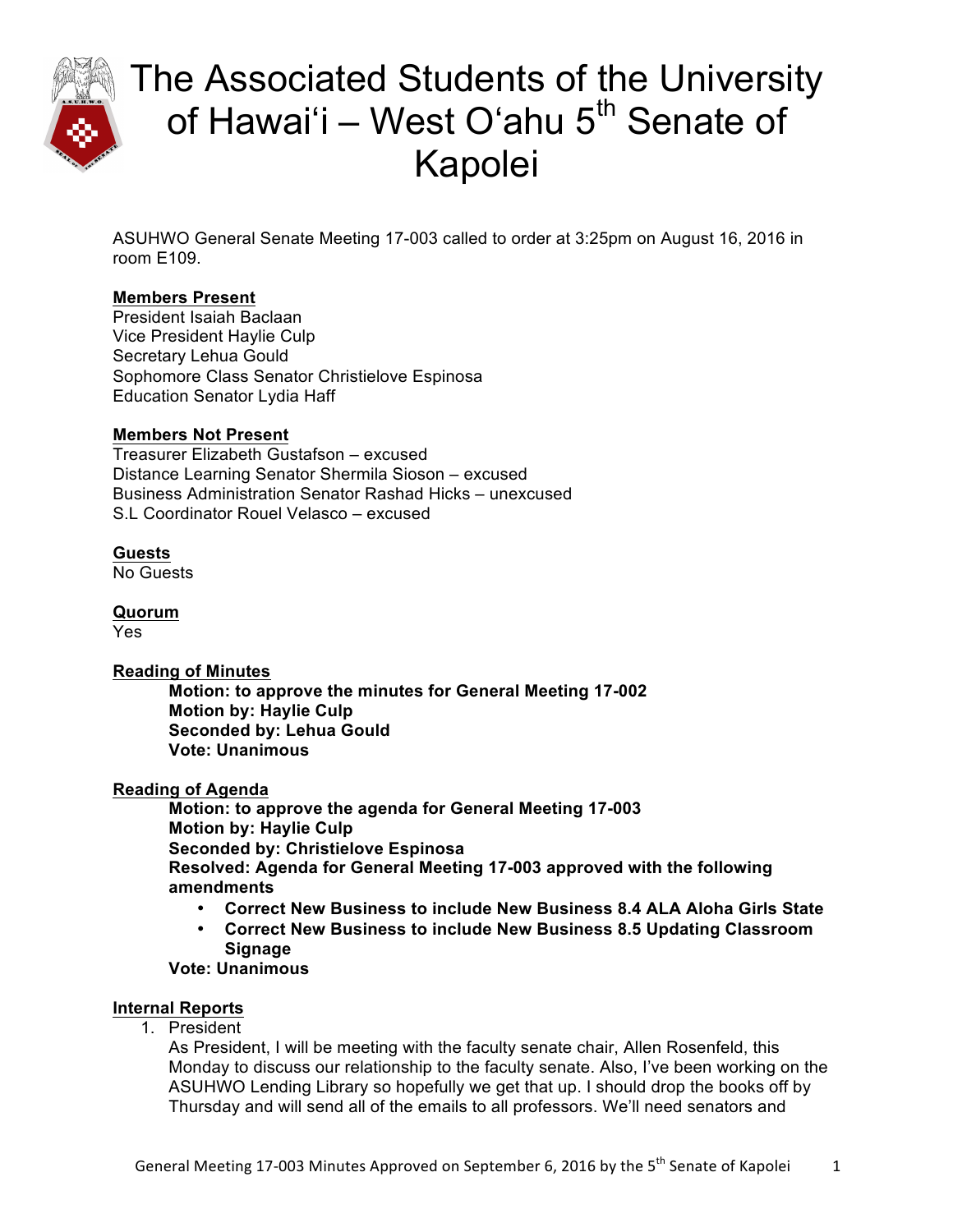

everybody involved to go to the specific classes that the books are being used in and do a small presentation explaining the Lending Library initiative and how it is beneficial to all students. Additionally, I will be meeting with Rouel on Thursday to discuss fall special elections. Lastly, we will need to discuss and set a time and date to have a Town Hall meeting during our next general meeting when our advisor, Rouel, is present.

Our Distance Learning Senator, Shermila Sioson is still interested in the position but is still trying to work around her work schedule. She as voiced that if we feel that she is not capable of fulfilling her duties in this position, she will step down. But, as far as I'm concerned, one of the things we allotted Daniel as the Distance Learning Senator was allowing him to miss meetings due to his work schedule; I would like to extend Shermila the same courtesy. I was hoping that either Haylie or myself would Skype with her and discuss her role in the senate, how she would go about doing initiatives, and things like that.

2. Vice President

On Monday and Tuesday, the whole senate should be meeting to table for Welcome Week. That entire week will just be clubs and organizations sitting outside and interacting with students as they begin a new school year. We are assigned to table on Monday and Tuesday and Pueo Leaders should be tabling on Wednesday and Thursday. Piko will be tabling on Thursday and a few organizations will be present on the other days. It would be really great if we could be present on days other than Monday and Tuesday as well, but those were the days that we agreed we would be most available. Also, I've spoken with Rashad about his absences and after looking at all possible scenarios, it seems clear that he will be resigning from his position. Therefore, we should be receiving his official resignation email shortly.

Punua Days went off without a hitch so thank you guys for all of your help. I am really pleased with the results of this Punua Days in comparison to last years. Faculty worked together, students worked together, and we were able to develop many more harmonious relationships in comparison to during last year's orientation event.

Opened up ALA Aloha Girls State discussion that will be reflected as a New Business item.

3. Secretary

Speaking in terms of a No'eau Center employee, Punua Days seemed to have gone well. It gave all of our tutors something to participate in on those days as we are winding down to the end of summer and were finalizing all of our summer projects. As there wasn't much going on in the center during those days, it was a really great way for No'eau to get involved and advertise our tutors, our services, and allowing us to let students know that we are working towards ensuring student success.

I am also working on updating all of our social media sites. This morning I was able to update our Instagram biography and posted a picture. In regards to our website, I've just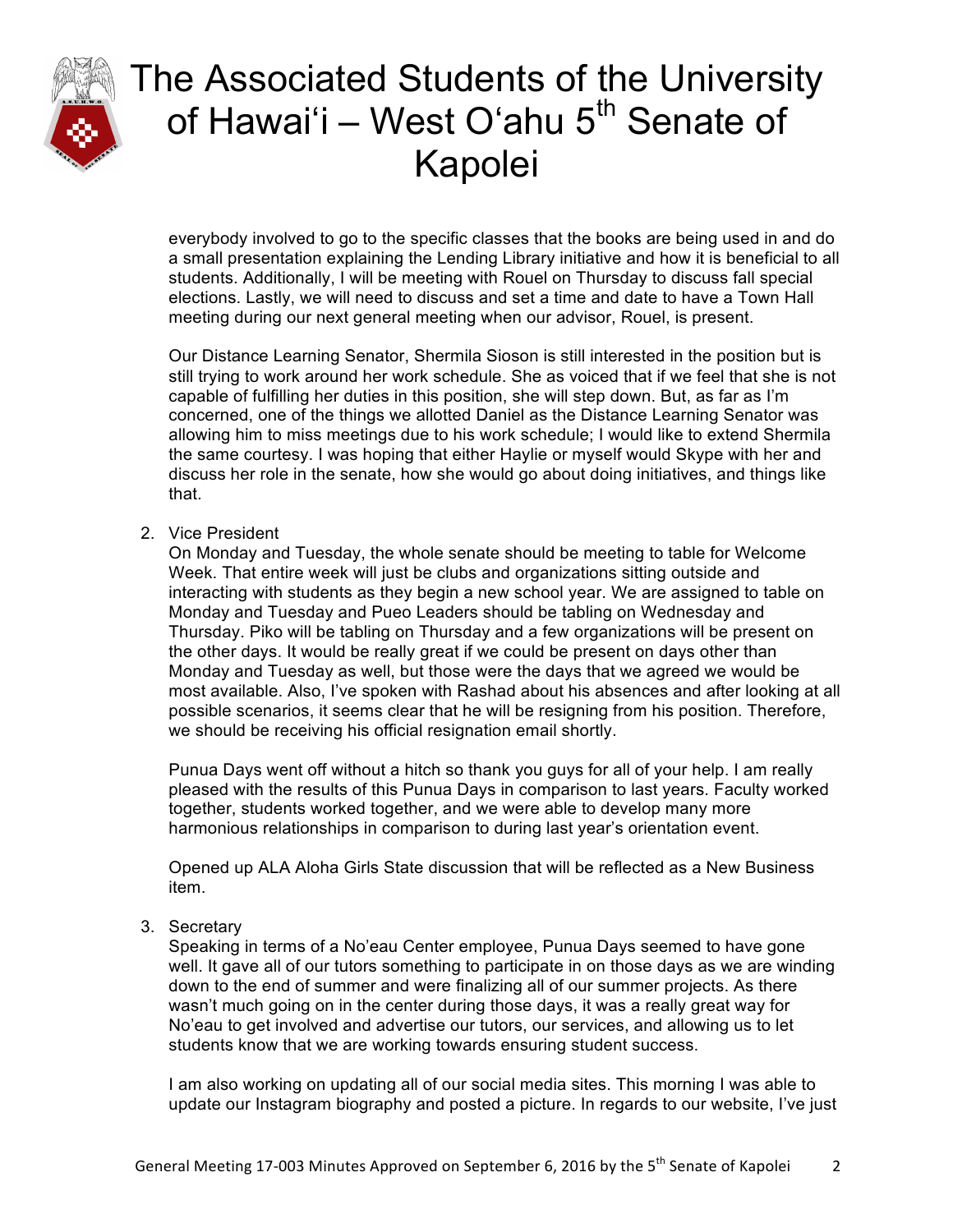

figured out how to upload codified agendas and minutes. Also, Isaiah sent me all of the pictures we took during our photo shoot so I will be working towards updating photos throughout all of our social media accounts.

#### 4. Advisors

a. Student Life Coordinator

CSO summer gathering went well, thanks to those that came in attendance. We will have more meet ups during the year for cross partnerships and collaborations.

For Fall Special Elections, need to work in the elections calendar making sure it is alignment with constitution and bylaws and updating the application. I am free Thursday after 1130am to work on application. Who is available to meet with me. School starts on Monday... So we should have it available on Monday...

Reminder to take down past pictures of ASUHWO in all classrooms

Fall Club Rush on Sept 7 and Sept 8, 2 days. Still settling time. Consider how you want to participate.

Have a great first week of classes... Make sure you get your own classes sorted through before anything else. You are students first.

This can be an exciting, purposeful, intentional, productive and meaningful year, only if you want it and put in the time.

Look forward to the year ahead with all of you.

- 5. Standing Committee Reports
	- a. Budget and Finance No New Reports.
	- b. Activities

I think Punua Days went well. I am a little worried about Welcome Week because I would also like to be out there for more than two days, but I myself cannot be out there on days other than Monday and Tuesday. I need everyone to fill out the Doodle Poll and confirm during which times they can table so that we are sure to be covered on both days. All Welcome Back goodie bags have been assembled and are in the office to be taken out on those days. Also, we are considering doing Hena, but only if more senate members are able to help. Therefore, we feel it would not be a conflict of interest if everyone took home a Hena cone to practice. Lastly, we do not think there is a need for an Activities Committee meeting as everything has been planned.

c. Legislative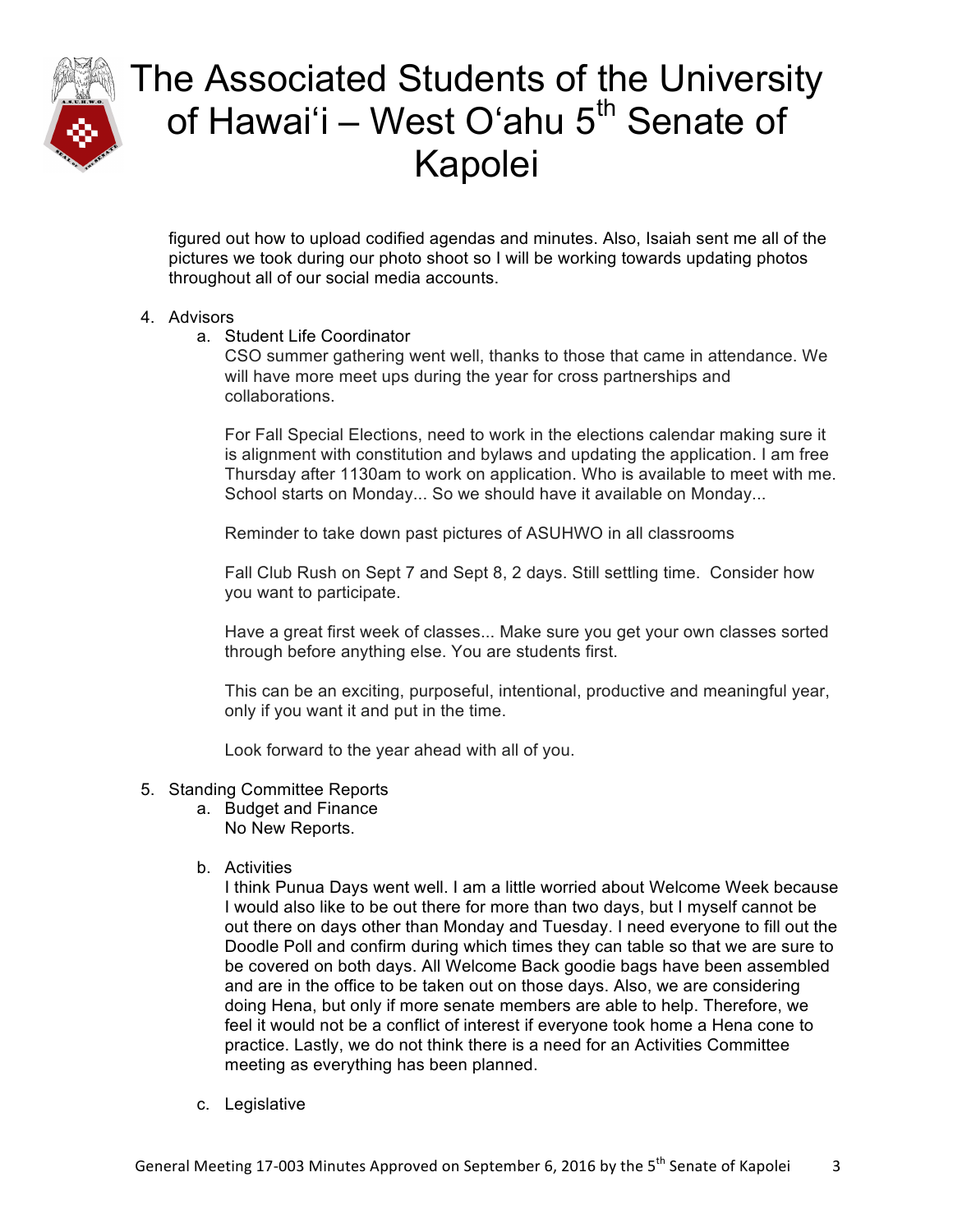

No New Reports.

#### 6. Senators Report

a. Sophomore Class

While working at Punua Days, I came into contact with many sophomores and also through working with the Piko Project, I've been working with many returning Pathway students who are sophomores. I've learned that many of these students want to become more involved on campus, but I feel that there are not enough programs for them to get involved on campus. There is a new scholarship being offered exclusively for sophomores, which is somewhat like a leadership program, so I feel that this will help encourage more sophomores to get involved, but this means that there will be a need for more sophomore led programs on campus. I am going to look into what we can do to create a program where sophomores mentor freshman, different from Pueo Leaders, as they will be students who have just completed their first year of college.

Also, I will not be using wood to make the life-size Connect 4, therefore, a bill will not need to be written as no new building material will be needed. Instead, I will be using a more sturdy cardboard. This will not be ready for Welcome Week but it may be ready for Club Rush.

I spoke with Ryan Perreira and committee meetings will not be starting until school begins and they will take place on the first Friday of every month. He'd like one senate member and one non-senate member to sit on each of the campus committees.

Lastly, I am considering the Caucus Representative position and possibly resigning from my position as Sophomore Class senator. By doing this, I feel that it would relive the stress of finding someone to attend Caucus meetings as we will at least have one representative. Therefore, I will be attending the first caucus meeting with Isaiah to get a feel for the position and what the job entails.

b. Education Division

I attended another ESSA meeting. Hopefully, we can set up an ESSA meeting with Darrel Gerriera. I am considering focusing one of my initiatives on finding out more about the confusion regarding whether or not secondary education students need to take Praxis II to acquire state licensure. According to UHWO professors, students do need to take Praxis II to acquire state licensure. According to the state, they do not. I'd like to determine which is true and if Praxis II is just going to be considered an UHWO requirement.

- 7. Campus Committee Report
	- a. Communications Committee No New Reports.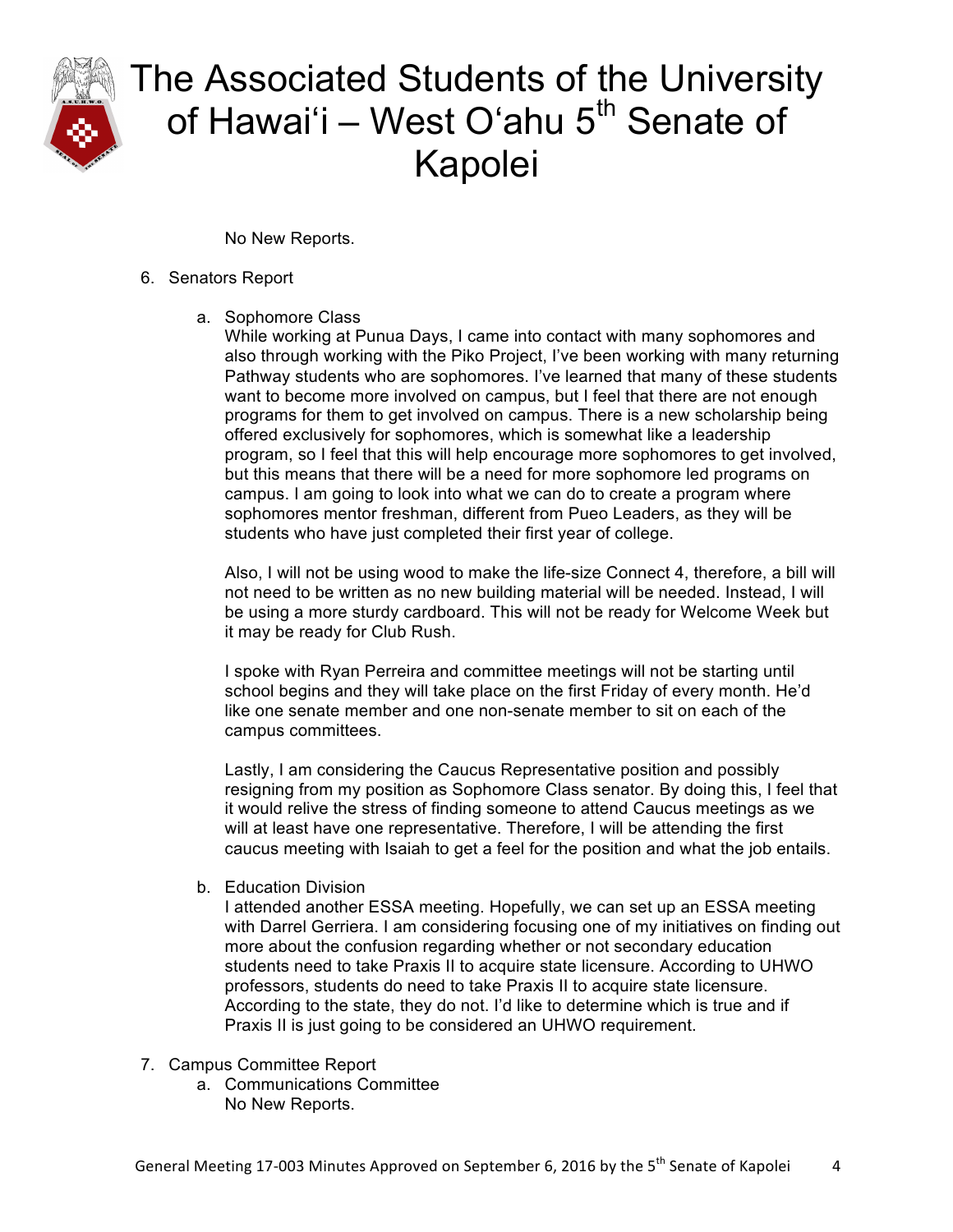

- b. Transportation Committee No New Reports.
- c. Technology Committee No New Reports.
- d. Health Committee No New Reports.
- e. Strategic Planning Committee No New Reports.
- f. Chancellor's Search Committee No New Reports due to confidentiality.

### **Unfinished Business**

1. Punua Days Recap

Thank you to everyone for your support, no matter what role you played, it was a great event. ASUHWO received a lot of likes and new followers on Instagram and the event just helped to create great traffic flow.

2. Welcome Week Involvement

We will be passing out goodie bags and possibly doing Hena while tabling on Monday and Tuesday. Christie will be sending out a Doodle Poll to find out when everyone is available, if you are available. If you are in another club or are a part of another organization, please make sure to designate at least an hour of your time to ASUHWO. Your hours of involvement during Welcome Week will count as your office hours for the week.

3. Office Hours

Each senate member is required to serve at least 4 office hours, which need to be logged in the Office Hours binder, located in the office. Logging office hours last year was very chaotic, therefore, for this senate, we've decided that everyone will have their own sheet to log their hours. Also, you will need to include what it is you worked on during your office hours. Personal work is allowed during office hours but our goal is to use those hours to do ASUHWO related work, such as senator initiatives. This will give us an idea of how our office hours are being used; are they beneficial to helping constituents, are we seeing constituents, or are we really just working on our own things. If we do not have many constituents coming in to meet with us, then we may need to reevaluate our space, as there are three other CCBS who do not have a space. Therefore, if we are not using our space for the right things, then maybe it is appropriate that we also extend them that courtesy.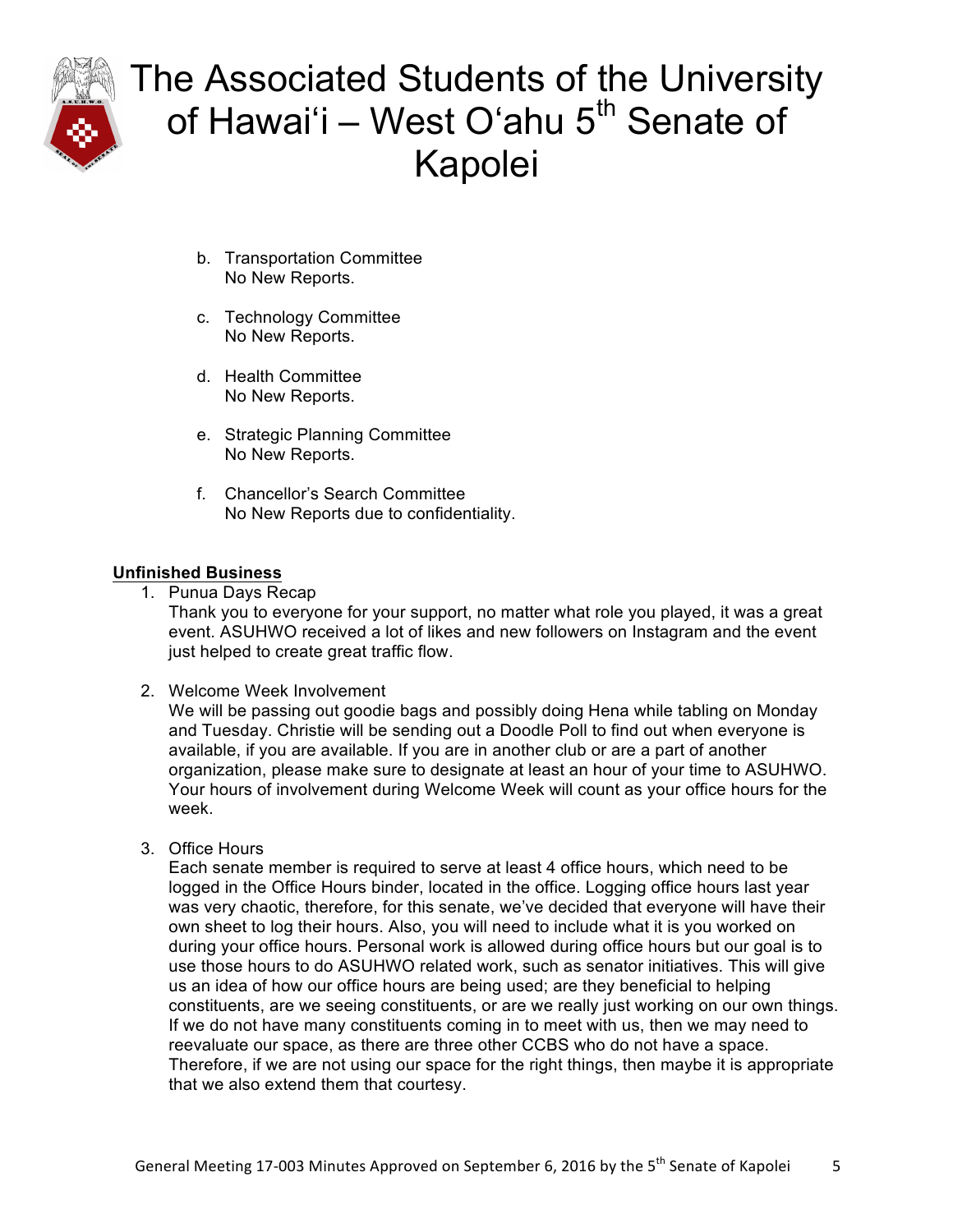

#### **New Business**

1. Swear in Ceremony

ASUHWO has a swear-in ceremony; we briefly went over what this entails during our overnight training. The entire senate is sworn-in to their positions and is required to take an oath. It would be ideal to have a swear-in during Club Rush but we still need to contact different faculty members and continue to work on this. We are hoping to contact Chancellor Doris Ching and VCSA Judy Oliveira to facilitate the swearing-in of the senate. The purpose of holding the ceremony during Club Rush is so that students will be able to witness and learn who their student representatives are.

### 2. Fall Special Elections

We propose that everyone come in to meet with Isaiah and Rouel on Thursday, around 11:30am, and help out where they can. If you are unable to attend this meeting, that is fine. But we will need at least two to three people present to help clean the office and go around campus to update our signage. For our headshot signage, we will need your basic information: your full name, your major, and possibly your hobbies. Rouel and Isaiah are hoping to finalize a timeline for the Fall Special Elections so that we may begin advertising and passing out applications during Welcome Week festivities.

3. Club Rush

The Activities Committee will need to hold a meeting to discuss our involvement within Club Rush. We are hoping to have a meeting some time next week; if you are able to attend, even if you are not on the committee and would just like to help out, that would be great.

4. ALA Aloha Girls State

I did not offer UHWO to Girls State, but they asked if we'd be interested in co-sponsoring again. By co-sponsoring, this means that we will host the event on UHWO campus or provide support, whatever it is we'd like to offer. I'd like to bring this to the senate and allow us as a consolidated whole to decide whether or not we'd like to participate in ALA Aloha Girls State this year. The event will take place from June  $5<sup>th</sup>$  till June  $9<sup>th</sup>$ .

Isaiah: I am personally fine with co-sponsoring an ALA Aloha Girls State event as long as there is a chairperson for this project. Also, I'd like an Aloha Girls State representative to attend one of our general meetings

### 5. Updating Classroom Signage

Haylie: I'd like to mention that there is a form that we can fill out and turn into Melissa in order to have her print our headshots to post in all of our classrooms. Ideally, we'd like to have our pictures posted by the first day of school. What we may need to do is post pictures that have been printed on regular paper and later replace these with those printed by Melissa.

Isaiah: I was hoping to come in to school on Thursday or on another day that everyone is available, before Monday, as we will need everyone's help with taking down old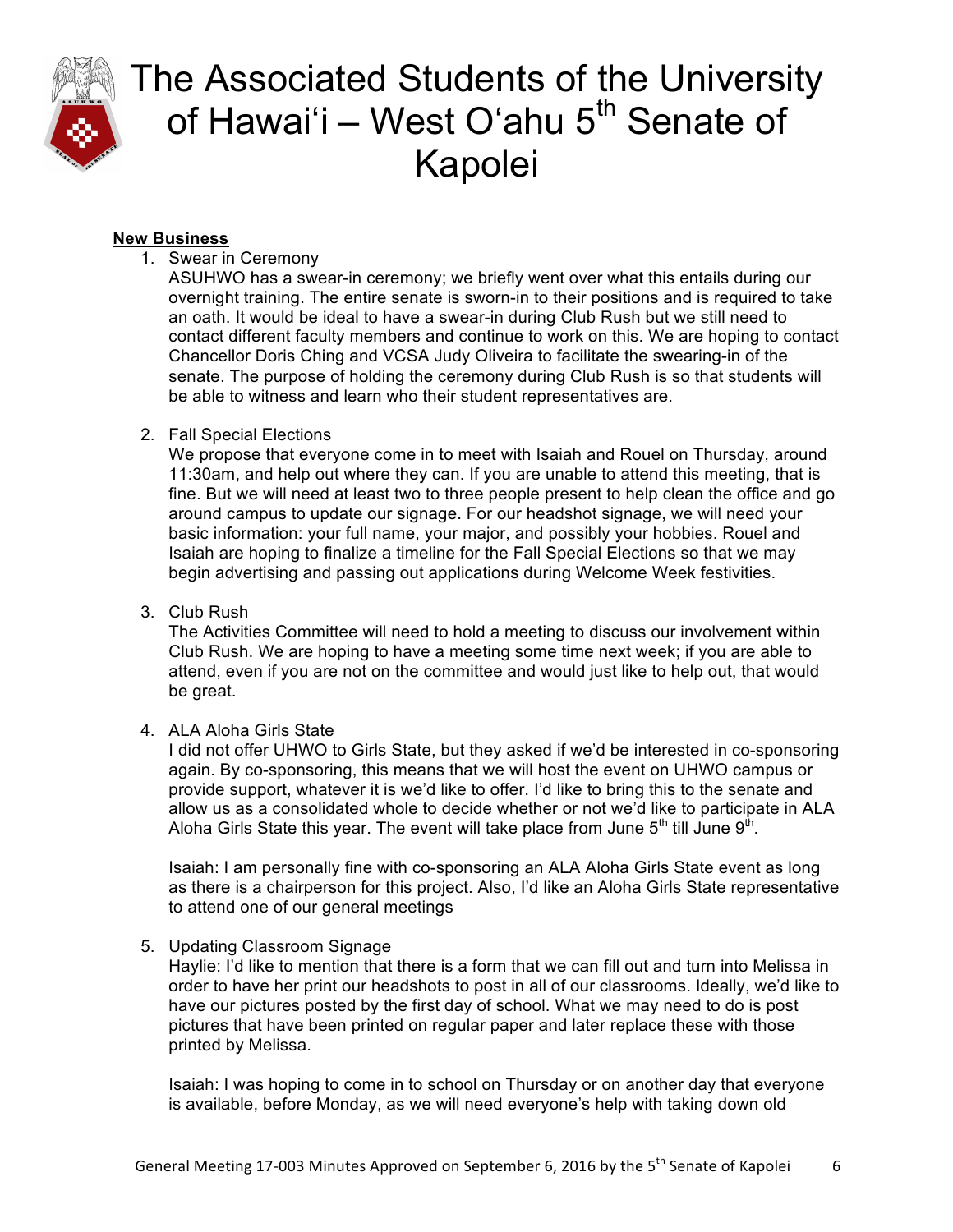

senate signage in classrooms and putting up our new signs. What we will definitely do is post our pictures that have been printed on regular paper and hopefully we can replace these in a few weeks with those printed by Melissa. We'll need our information and our biographies ready, which I was hoping to put together on Thursday.

### **Announcements and Open Forum**

**Meeting Adjournment at 3:58pm Motioned by: Haylie Culp Seconded by: Lehua Gould**